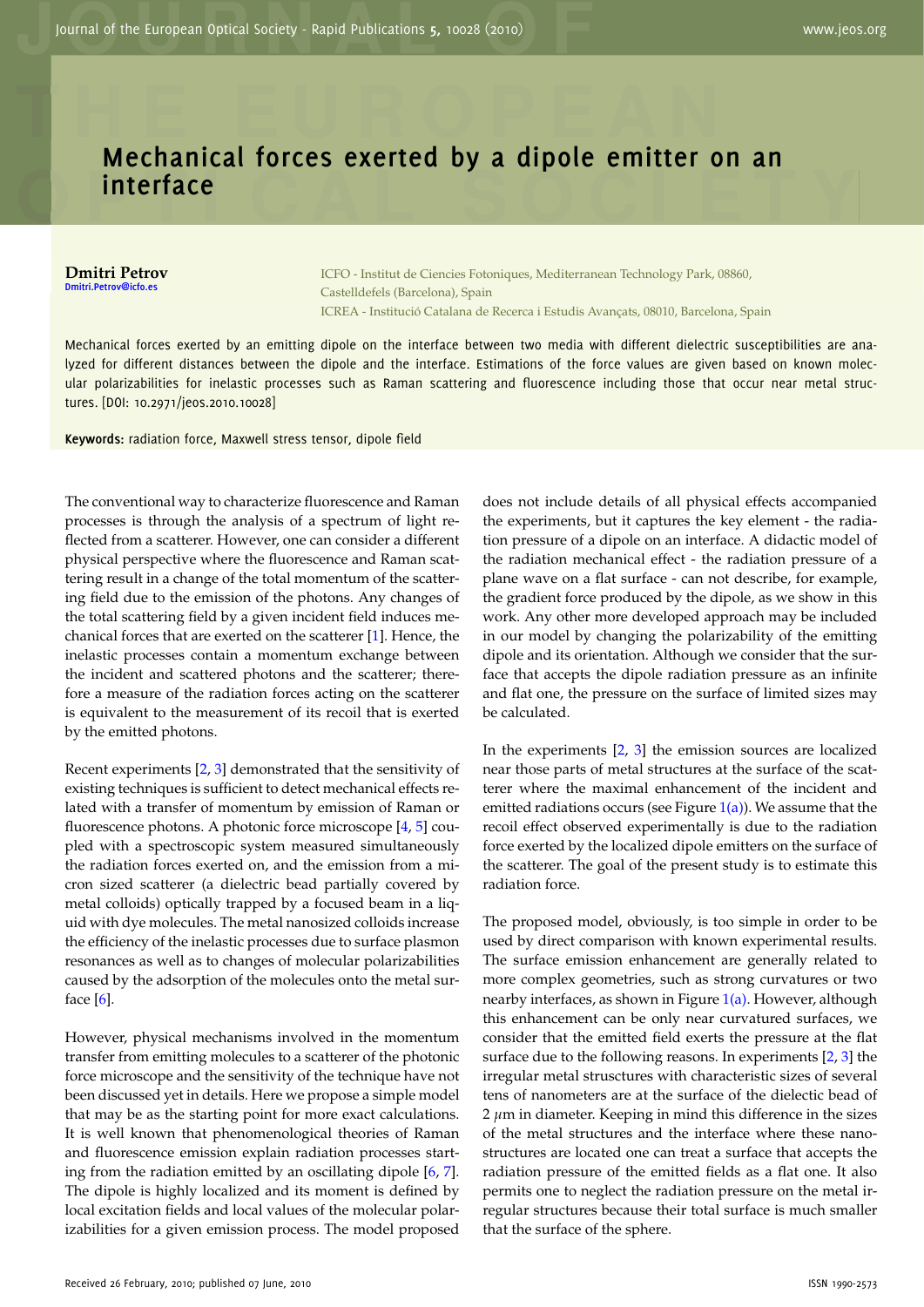

<span id="page-1-0"></span>FIG. 1 (a) Strong fields between two metal colloids where an emitting molecule is located; (b) A geometry of the problem: (*φ*, *ρ*, *z*) are the cylindrical coordinates of the observation point  $z$  and the dipole with vertical moment is at  $(0, 0, h)$ .

The interaction of a dipole with interfaces has been very well studied in relation with various aspects, for example, the nearfield spectroscopy [\[8\]](#page-3-7) or lifetime of an emitting dipole near a surface [\[9\]](#page-3-8), but mechanical effects have not been discussed yet. In the following we start with known expressions for the fields of a dipole near the interface between two media with different dielectric susceptibilities [\[10\]](#page-3-9) in order to find the Maxwell stress tensor. Then by integrating the Maxwell tensor component normal to the interface over the whole interface, we find the radiation force exerted on the surface. Finally, using known values of molecular polarizability we estimate the mechanical force including also the cases when the inelastic processes occur near metal structures. The model proposed here neglects the momentum recoil of the emitting dipole it-self [\[11,](#page-3-10) [12\]](#page-3-11) considering the dipole just as a source of electromagnetic field located at a given distance from the interface.

We suppose that a vertical dipole with (induced) dipole moment  $p_0$  is located in a medium ( $z > 0$ ) with relative dielectric susceptibility  $\varepsilon_1 = n_1^2$  (without losses Im $[n_1] = 0$ ) at a distance *h* from the interface with a medium  $(z < 0)$  with relative dielectric susceptibility  $\varepsilon_2 = N^2$ , where  $\varepsilon_0$  is the vacuum dielectric susceptibility, and *N* is the complex refractive index (see Figure  $1(b)$ ). The choice of the vertical polarization simplifies calculations, but in the experiments the orientation of the dipole includes both the vertical and horizontal components and is dictated by the specific of the electromagnetic field in the gap between the metal structures and by the polarization of the incident field. Nevertheless the model with this polar-

ization captures the main crucial difference from the didactic example of the radiation pressure of a plane wave on a plane interface: the presence both the gradient force and the scattering force exert on the interface due to the specific properties of the dipole emission.

The dipole moment  $p_0 = \alpha E_{\text{loc}}$ , where  $\alpha$  is the molecular polarizability for the Raman scattering (or fluorescence) and *E*loc is the local electrical field that excites the dipole and its value is defined by the intensity of the incident field and may be modified by the enhancement of the field due to the plasmonic effects in the metal structures. The value of *α* may also affected by the interaction of the molecule with the metal and also depends on the number of the molecules in this local hot spot. We chose the cylindrical coordinate system with the coordinates  $(\rho, \phi)$  in the plane of the interface and the dipole is located at the point with coordinates (0, 0, *h*). The force that the dipole exerts on the interface is given by [\[10\]](#page-3-9):  $F_z = \int_S dS \langle T_{zz} \cdot n_z \rangle$  where the interface *S* is supposed to be infinite in extend and thus accounts for the total momentum of the dipole field flowing through it. Here *T* is the Maxwell stress tensor

$$
\langle T_{\alpha\beta} \rangle = \frac{1}{2} \varepsilon_1 \varepsilon_0 \operatorname{Re} \left[ E_{\alpha}^* E_{\beta} + \frac{1}{\mu_0 \varepsilon_1 \varepsilon_0} B_{\alpha}^* B_{\beta} - \frac{1}{2} (\mathbf{E}^* \cdot \mathbf{E} + \frac{1}{\mu_0 \varepsilon_1 \varepsilon_0} \mathbf{B}^* \cdot \mathbf{B}) \delta_{\alpha\beta} \right], \quad (1)
$$

and  $\langle \rangle$  denotes the time averaging. **E** and **B** are the electric and magnetic fields of the dipole. The fields are expressed through the Hertz vector **Π** that for the vertical dipole has only *z*−component. We need the field at the interface (*z* = 0) therefore we use the Hertz vector for the space between  $z = 0$ and  $z = h$ , that is given by [\[10\]](#page-3-9)

$$
\Pi_z = \frac{p_0}{4\pi\varepsilon_0\varepsilon_1} \int_0^\infty dk_\rho \ J_0(k_\rho \rho) X(k_\rho),\tag{2}
$$

with

$$
X(k_{\rho}) = i\frac{k_{\rho}}{k_z} \left[ \exp(-ik_z z) + r^{(p)} \exp(ik_z z) \right] \exp(ik_z h), \quad (3)
$$

where  $k_z = (k_0^2 n_1^2 - k_\rho^2)^{1/2}$ .  $k_0 = \omega/c$  is the wavenumber in vacuum and  $Im[k_z] > 0$  to provide the convergence of the fields,  $r^p$  is the Fresnel reflection coefficient for p-polarized plane waves  $[10]$   $r^{(p)} = (a(k_p) - b(k_p))/(a(k_p) + b(k_p))$  with

$$
a(k_{\rho}) = \sqrt{(\text{Re}[N]^2 + \text{Im}[N]^2)k_0^2 - k_{\rho}^2 + i\frac{2\,\text{Re}[N]\,\text{Im}[N]k_{\rho}^2}{\text{Re}[N]^2 + \text{Im}[N]^2}}
$$
(4)

and

$$
b(k_{\rho}) = \frac{\sqrt{\text{Re}[N]^2 + \text{Im}[N]^2}(\text{Re}[N] + i \,\text{Im}[N])}{n_1^2} \sqrt{k_0^2 n_1^2 - k_{\rho}^2}.
$$
\n(5)

The Hertz vector includes both propagating fields (when 0 <  $k_{\rho}$  <  $k_1$ ) and evanescent fields (when  $k_1$  <  $k_{\rho}$ ).

There are three nonzero components of the electric *E* and mag-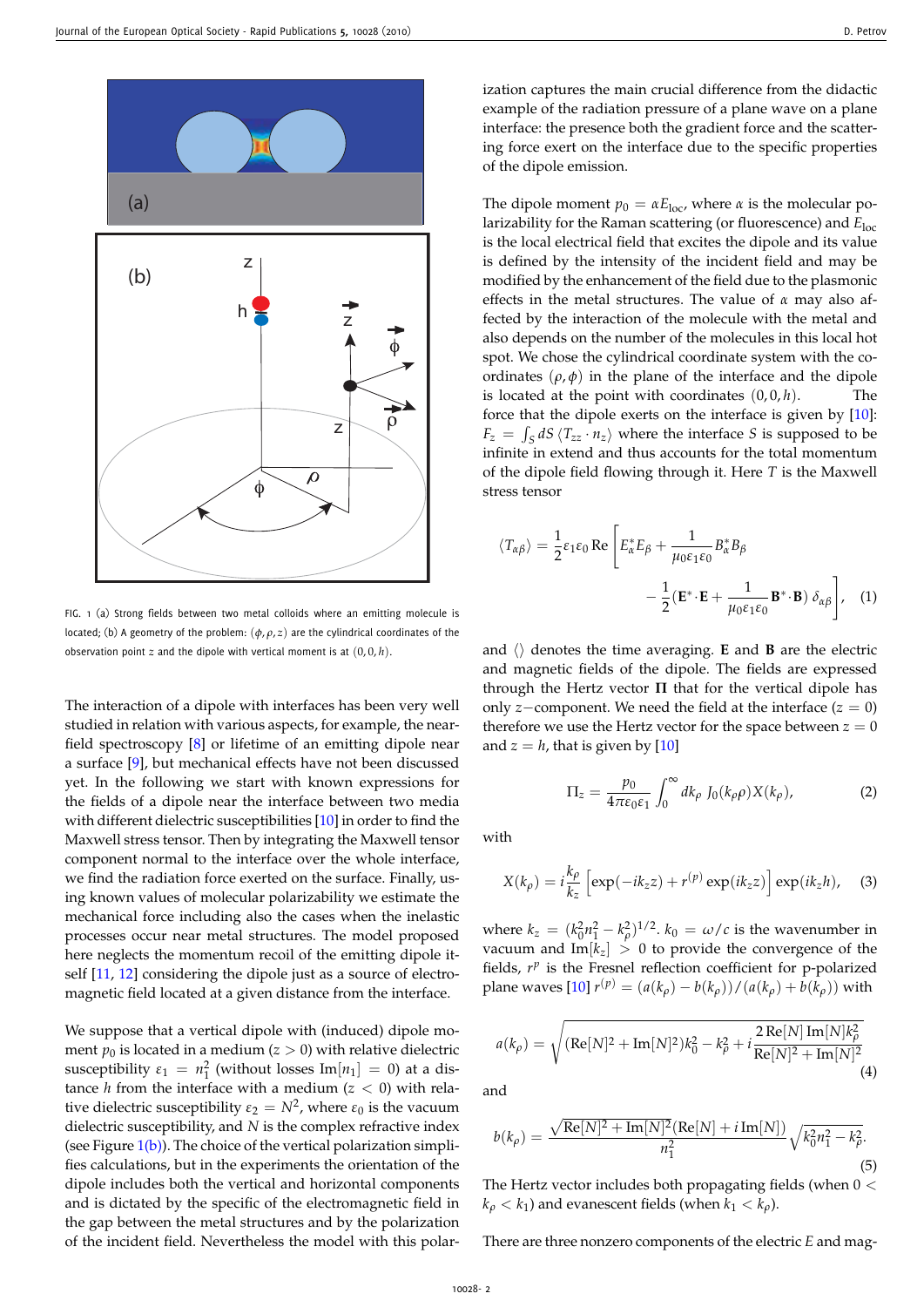netic *H* fields

$$
H_{\phi}(z,\rho) = i\omega \frac{p_0}{4\pi} \int_0^{\infty} dk_{\rho} k_{\rho} J_1(k_{\rho}\rho) X(k_{\rho}, z), \qquad (6)
$$

$$
E_z(z,\rho) = \frac{p_0}{4\pi\varepsilon_0\varepsilon_1} \int_0^\infty dk_\rho \, J_0(k_\rho \rho) \frac{\partial^2}{\partial z^2} X(k_\rho, z), \tag{7}
$$

$$
E_{\rho}(z,\rho) = -\frac{p_0}{4\pi\epsilon_0\epsilon_1} \int_0^{\infty} dk_{\rho} k_{\rho} J_1(k_{\rho}\rho) \frac{\partial}{\partial z} X(k_{\rho}, z). \tag{8}
$$

Using these fields in the Maxwell tensor at  $z = 0$  and integrating it over the whole interface we found the radiation force exerted on the interface

$$
F_z = F^{zz} + F^{\rho\rho} + F^{\phi}, \tag{9}
$$

where

$$
F^{zz} = \frac{1}{4} \varepsilon_0 \varepsilon_1 \operatorname{Re} \left[ \int_0^\infty d\rho \, \rho \int_0^{2\pi} d\phi \, E_z(z, \rho) E_z^*(z, \rho) \right]
$$
  
= 
$$
\frac{p_0^2}{32\pi\varepsilon_0 \varepsilon_1} \operatorname{Re} \left[ \int_0^{k_1} dk_\rho \, |k_z|^2 k_\rho \left\{ 1 + r^{(p)} + r^{(p)*} + |r^p|^2 \right\} \right]
$$
  
+ 
$$
\int_{k_1}^\infty dk_\rho \, |\gamma|^2 k_\rho \left\{ 1 + r^{(p)} + r^{(p)*} + |r^p|^2 \right\} \exp(-2\gamma h) \right]
$$
(10a)

$$
F^{\rho\rho} = -\frac{1}{4}\varepsilon_{0}\varepsilon_{1} \operatorname{Re}\left[\int_{0}^{\infty} d\rho \rho \int_{0}^{2\pi} d\phi E_{\rho}(z,\rho) E_{\rho}^{*}(z,\rho)\right]
$$
  
\n
$$
= -\frac{p_{0}^{2}}{32\pi\varepsilon_{0}\varepsilon_{1}} \operatorname{Re}\left[\int_{0}^{k_{1}} dk_{\rho} k_{\rho}^{3} \left\{1 - r^{p} - r^{(p)*} + |r^{(p)}|^{2}\right\} + \int_{k_{1}}^{\infty} dk_{\rho} k_{\rho}^{3} \left\{1 - r^{p} - r^{(p)*} + |r^{(p)}|^{2}\right\} \exp(-2\gamma h)\right] (10b)
$$
  
\n
$$
F^{\phi} = \frac{1}{4}\mu_{0} \operatorname{Re}\left[\int_{0}^{\infty} d\rho \rho \int_{0}^{2\pi} d\phi H_{\phi}(z,\rho) H_{\phi}^{*}(z,\rho)\right]
$$
  
\n
$$
= -\frac{p_{0}^{2}k_{0}^{2}}{32\pi\varepsilon_{0}} \operatorname{Re}\left[\int_{0}^{k_{1}} dk_{\rho} \frac{k_{\rho}^{3}}{|k_{z}|^{2}} \left\{1 + r^{(p)} + r^{(p)*} + |r^{p}|^{2}\right\} + \int_{k_{1}}^{\infty} dk_{\rho} \frac{k_{\rho}^{3}}{|k_{z}|^{2}} \left\{1 + r^{(p)} + r^{(p)*} + |r^{p}|^{2}\right\} \exp(2\gamma h)\right] (10c)
$$

with  $k_1 = k_0 n_1$ ,  $\gamma = \sqrt{k_\rho^2 - k_1^2}$ .

Below we illustrate our calculations showing the dependence of the partial contributions  $F^{zz}$ ,  $F^{\rho\rho}$ ,  $F^{\phi}$ , and the total radiation force *F<sup>z</sup>* versus the distance between the dipole and the interface between a dielectric medium  $(N = 1.55)$  and vacuum, and between the gold ( $N = -54 + 5.9i$ ) and vacuum at the wavelength of 0.63 nm. In order to estimate the absolute value of the force one have to know the induced dipole moment  $p_0$ . If we suppose that the incident intensity is equal to 1 mW and a Gaussian beam is focussed to 1 *µ*m in diameter (as in the experiments [\[2\]](#page-3-1)) the incident local field is equal to  $E_{loc} = 10^6$  V/m. We suppose that a molecule has the induced polarizability around 5  $\text{A}^3$  (or 5  $\times$   $10^{-40}$   $\text{Cm}^2\text{/V)}$  [\[7\]](#page-3-6), then the dipole moment is  $p_0 = 5 \times 10^{-34}$  Cm.

The calculations showed that the main contribution to the total force is due to the tangential  $E_\rho$  component of the dipole field both for the dielectric and metal interface (see Figure [2\)](#page-2-0). The force  $F^{\rho\rho}$  is negative which corresponds to the repulsive interaction between the dipole and the interface. The force components *F <sup>φ</sup>* and *F zz* are much smaller, except the force *F zz*





distance between the dipole and the surface h (nm)

<span id="page-2-0"></span>FIG. 2 Contributions of different components of the electromagnetic field of the dipole to the radiation force: *F<sup>ρρ</sup>* (red lines), *F<sup>φ</sup>* (blue lines) and *F*<sup>zz</sup> (green lines) when the medium at  $z < 0$  is the metal (solid lines) or the dielectric (dot lines). The inset shows the directions of the different contributions to the total force for the interface with the metal (solid lines) and with the dielectric (dashed lines).

for the dielectric interface which is negative. The component *F φ* caused by the tangential component of the dipole field *E<sup>φ</sup>* is positive both for the metal and dielectric interfaces, as well as the  $F^{zz}$  for the metal interface. Notice, that the forces decreases several orders of magnitude when the dipole is moved from the interface at the distance of 2–3 nm. The components of the force with positive sign are very small compared with the components with negative sign, however their presence is interesting. It means that there is also an attractive interaction between the dipole and the interface. Its origin may be due to the gradient of the dipole field that has the direction towards the dipole. The well known radiation pressure of a plane wave on a plane interface the force is always negative for any type of interface [\[10\]](#page-3-9) however unlike our case there are no field gradients. This observation needs an additional study.

As follow from the expressions for the contributions of the force the grows of the force by approaching the dipole to the interface is due to the evanescent components of the dipole field (integration over  $k_1 < k_\rho < \infty$ ).

Figure [3](#page-3-12) shows the dependence of the total force that the dipole exerted on the interface. As seen, with parameters used in the calculations the maximal force is still too low  $(10^{-3}$  fN) in order to explain the experimental observations. However, in the calculations of the resulting force we used the value of the bare molecular polarizability without the surface enhancement effects modifying the molecular response and mentioned above as a key element in the experiments [\[2,](#page-3-1) [3\]](#page-3-2). In order to include the enhancement in the description we may multiply the maximal force in Figure [3](#page-3-12) on an enhancement factor. The reasonable value for this factor is accepted in recent publications is of order of  $10^7$  [\[13\]](#page-3-13)–[\[16\]](#page-3-14). With this factor in mind we arrive to the theoretical values of several hundreds fN closed to those claimed in the experiments. Therefore, the model proposed here for the analysis of the radiation forces exerted by the emitting dipole on the interface may be consid-